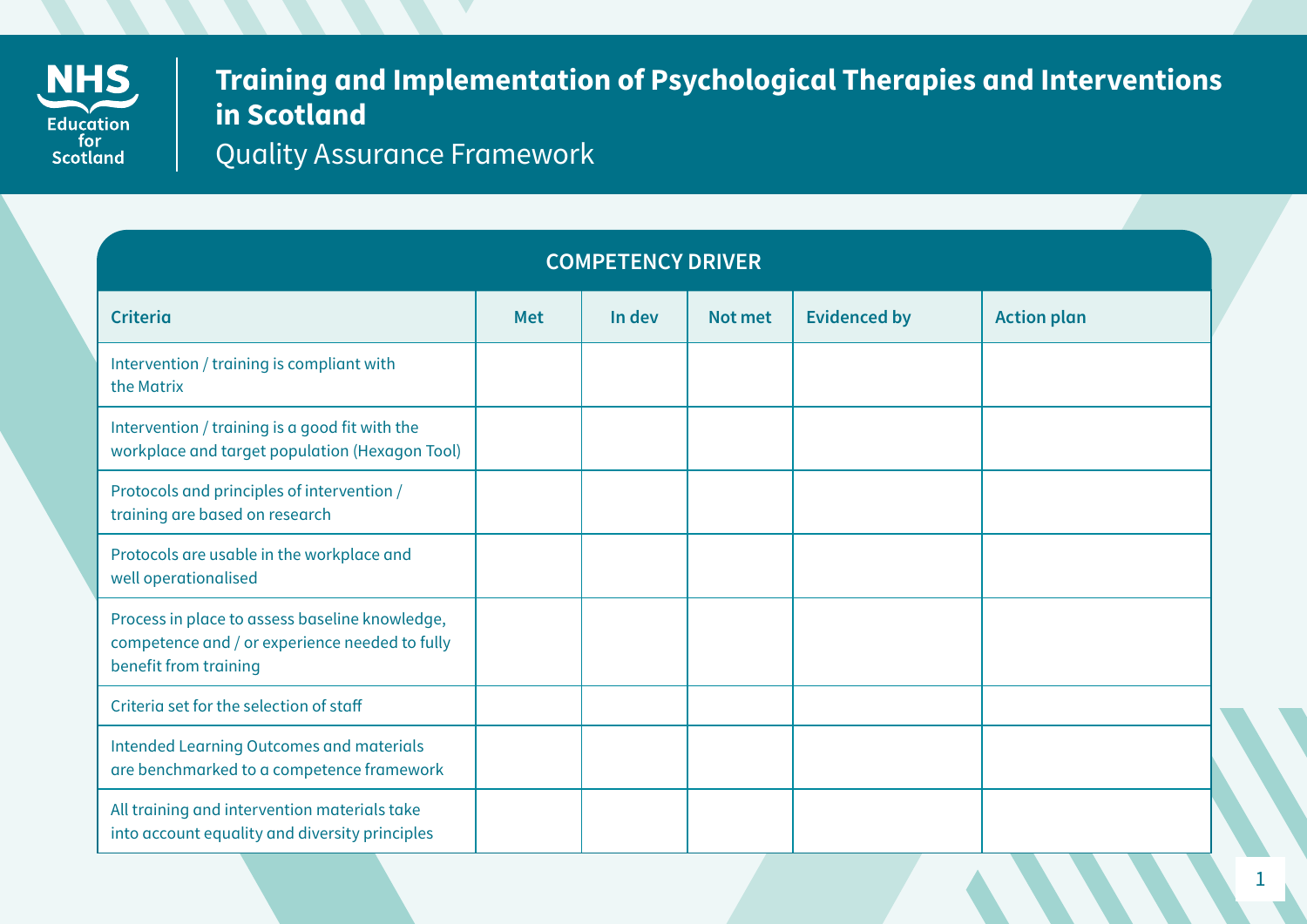| <b>Criteria</b>                                                                               | <b>Met</b> | In dev | Not met | <b>Evidenced by</b> | <b>Action plan</b> |  |
|-----------------------------------------------------------------------------------------------|------------|--------|---------|---------------------|--------------------|--|
| Curriculum is designed and evaluated based on sound academic principles, including:           |            |        |         |                     |                    |  |
| Measurable and specific intended learning<br>outcomes                                         |            |        |         |                     |                    |  |
| Learning activities relevant to intervention<br>and aligned with learning outcomes            |            |        |         |                     |                    |  |
| Adequate time is allowed for skills development<br>and competency criteria to be demonstrated |            |        |         |                     |                    |  |
| Performance assessment/direct observation<br>of practice aligned to learning outcomes         |            |        |         |                     |                    |  |
| Application of skills-based learning to<br>workplace-based caseload                           |            |        |         |                     |                    |  |
| Feedback from training and implementation<br>built into curriculum for evaluation             |            |        |         |                     |                    |  |
| Opportunity for skills development in practice                                                |            |        |         |                     |                    |  |
| Coaching of skills based on differential response<br>model                                    |            |        |         |                     |                    |  |
| Supervision based on skills-based competency<br>framework                                     |            |        |         |                     |                    |  |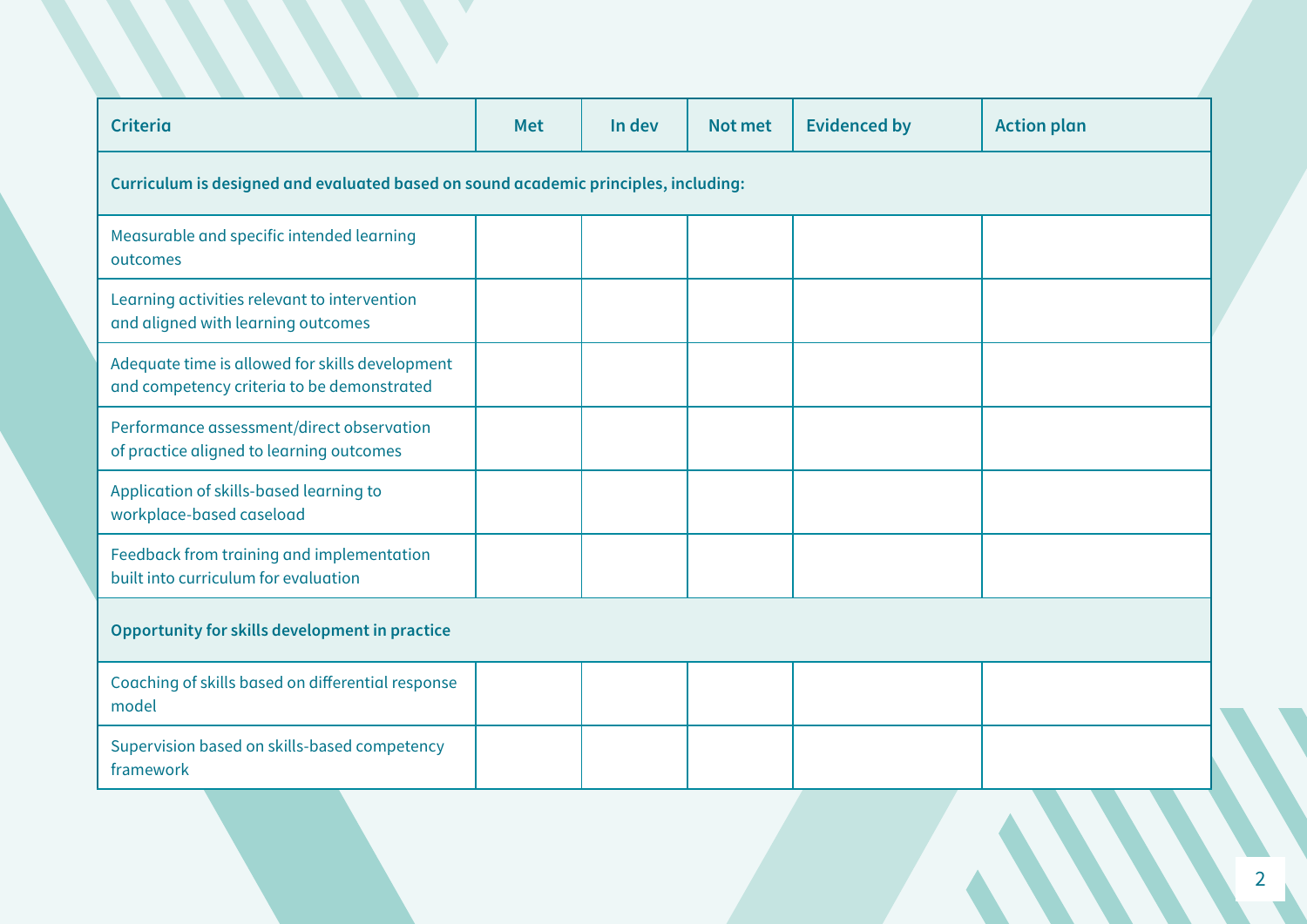| <b>Criteria</b>                                                                                                                                                            | <b>Met</b> | In dev | Not met | <b>Evidenced by</b> | <b>Action plan</b> |  |
|----------------------------------------------------------------------------------------------------------------------------------------------------------------------------|------------|--------|---------|---------------------|--------------------|--|
| Trainers, coaches and supervisors have met established competency standards for the intervention                                                                           |            |        |         |                     |                    |  |
| Established knowledge and competency<br>framework standards for trainers, coaches and<br>/ or supervisors                                                                  |            |        |         |                     |                    |  |
| Trainers, coaches and / or supervisors have the<br>knowledge, skills and experience in delivering<br>the specific intervention in practice (competent<br>technical expert) |            |        |         |                     |                    |  |
| Training curriculum for trainers, coaches and<br>supervisors meet the sound academic principles<br>outlined above                                                          |            |        |         |                     |                    |  |
| <b>Impact Assessment Tracker utilised to monitor</b><br>implementation of training programmes for<br>trainers, coaches and supervisors                                     |            |        |         |                     |                    |  |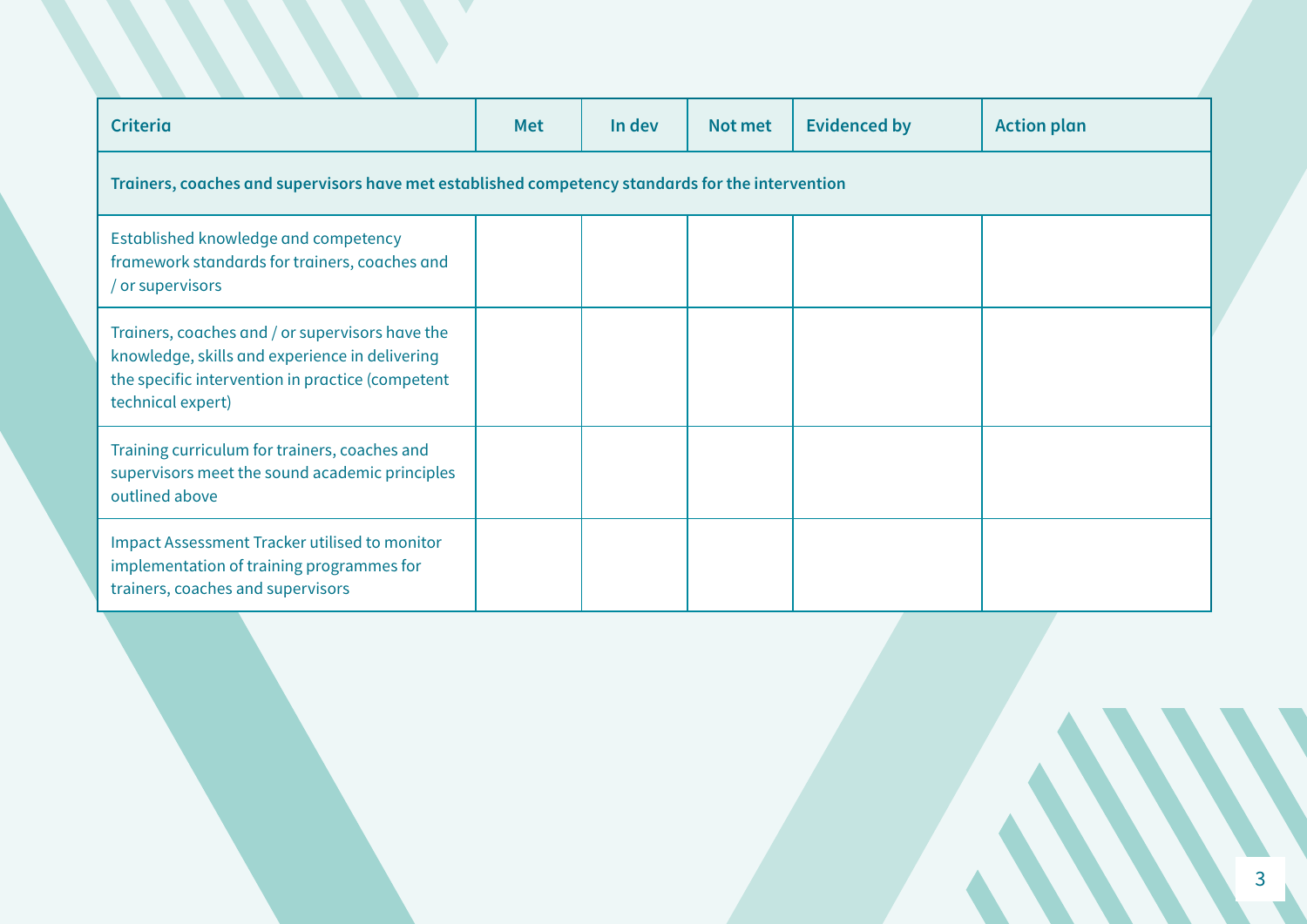| <b>Criteria</b>                                                                                               | <b>Met</b> | In dev | Not met | <b>Evidenced by</b> | <b>Action plan</b> |  |
|---------------------------------------------------------------------------------------------------------------|------------|--------|---------|---------------------|--------------------|--|
| Protocols established to ensure effective implementation and the maintenance of fidelity in on-going practice |            |        |         |                     |                    |  |
| <b>Impact Assessment Tracker utilised to monitor</b><br>implementation                                        |            |        |         |                     |                    |  |
| Processes to ensure ongoing fidelity assessment<br>are established using the differential response<br>model   |            |        |         |                     |                    |  |
| Processes are in place to monitor the<br>effectiveness of training, coaching and<br>supervision is monitored  |            |        |         |                     |                    |  |
| Fidelity measures established to improve<br>programme and practice outcomes                                   |            |        |         |                     |                    |  |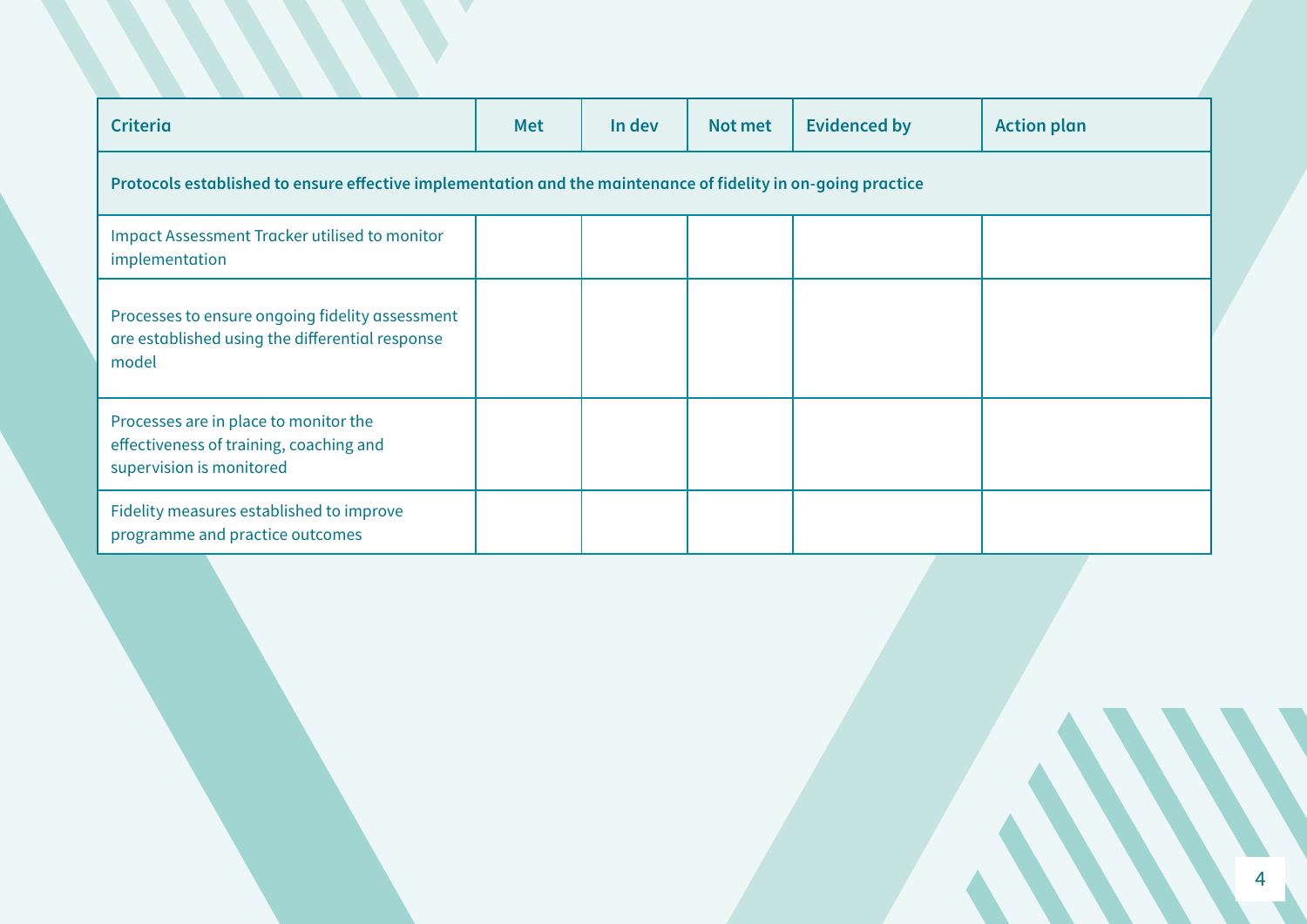## **ORGANISATIONAL DRIVER TO ENSURE PROGRAMME HAS MAXIMUM IMPACT**

| <b>Criteria</b>                                                                                                                                                                       | <b>Met</b> | In dev | Not met | <b>Evidenced by</b> | <b>Action plan</b> |
|---------------------------------------------------------------------------------------------------------------------------------------------------------------------------------------|------------|--------|---------|---------------------|--------------------|
| Training is only delivered where it is possible<br>to work with a person who has the authority<br>to coordinate training / coaching / supervising<br>staff and monitor implementation |            |        |         |                     |                    |
| Designated person accountable for managing<br>data support systems that are adequate to<br>monitor implementation                                                                     |            |        |         |                     |                    |
| Where e-learning resources are involved,<br>staff have the resources and access to<br>appropriate systems                                                                             |            |        |         |                     |                    |
| Implementation of the intervention is built<br>into job plans                                                                                                                         |            |        |         |                     |                    |
| Adequate release time is scheduled to allow<br>for training and skills development                                                                                                    |            |        |         |                     |                    |
| Communication processes are established<br>to support implementation of intervention                                                                                                  |            |        |         |                     |                    |
| Feedback from staff and the target population<br>is gathered to assess impact and effectiveness                                                                                       |            |        |         |                     |                    |
| Key stakeholders are engaged to support<br>practice                                                                                                                                   |            |        |         |                     |                    |